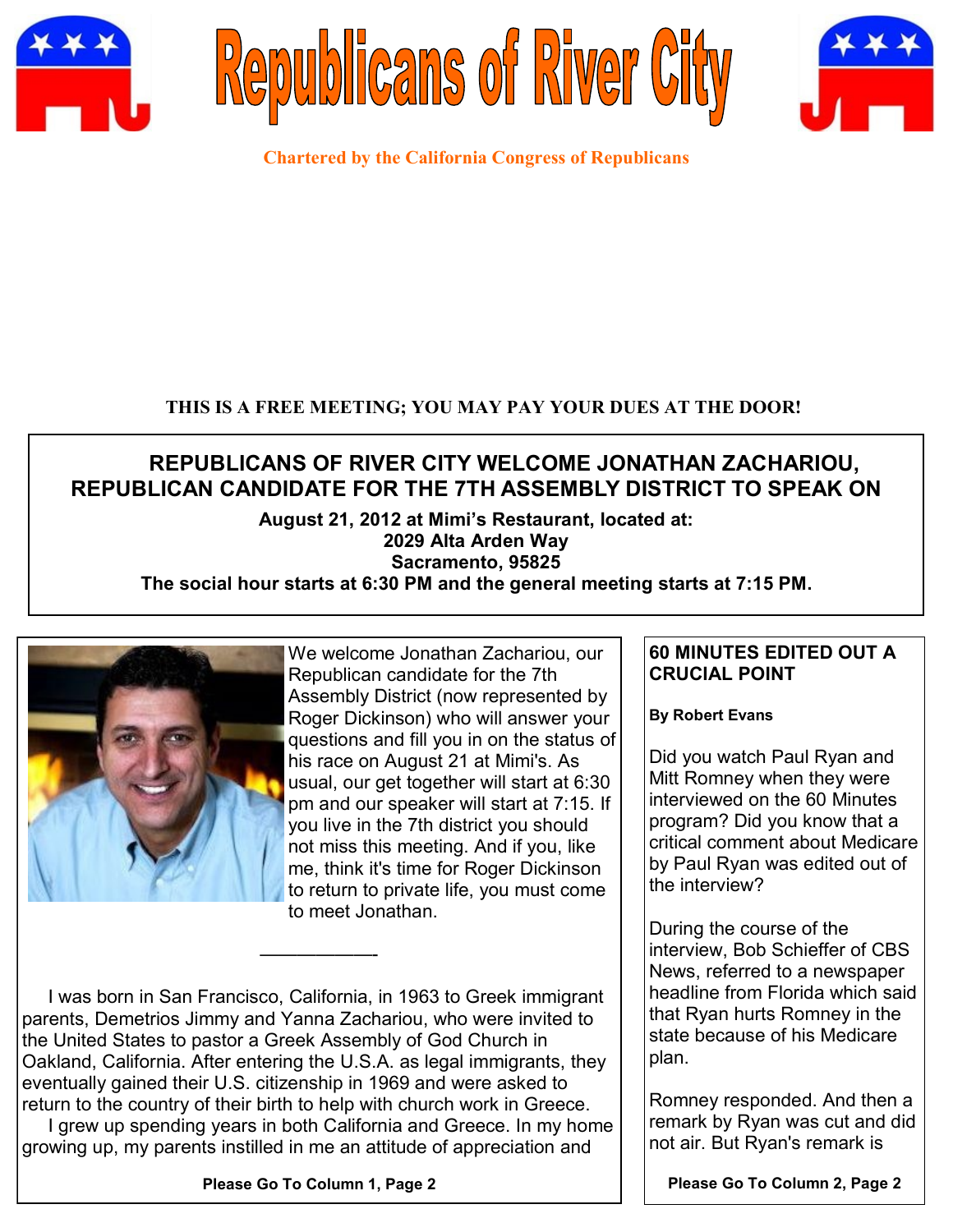#### **Page 2**

#### **WELCOME**

service toward God, family, friends and our fellow man. We learned to admire the blessings afforded to us every day and the opportunities that America has to offer to everyone who makes an effort not only to receive from its goodness but also to contribute to it. I am fluent in English and Greek and love both my American and Greek heritage.

 In my elementary, Junior High and High School years, I attended a Greek public school in Nea Smyrni, a California public school in Rosemont, Hellenic International School and T.A.S.I.S. Hellenic in Kifissia, and Capital Christian High School in Sacramento. My college studies were conducted at Bethany University in Santa Cruz, California, from 1981 to 1985, and I graduated with a Bachelors Degree in Church Leadership and a Minor in Cross Cultural Communications.

 I married Jennifer, a Sacramento native, in 1990 and we have three children. Our children have been educated in public elementary schools, have been home schooled, been in a public fine arts Charter School and a private Christian High School. They are fantastic future world shapers and changers! We are very proud of them!

 I am the Senior/ Lead Pastor of Davis Christian Assembly in Davis, California, beginning my service in 1991, and have also vocally lead worship teams and have played music since I was 14 years old.

 I have never before run for public office. At Bethany, I was elected Student Body President my Senior year and have been elected to other denominational leadership positions by my peers. I have served as a Chairman and member on the Board of community and ministry non-profit groups in Davis and Sacramento.

 For over 20 years, I have been directly responsible for running up to half -million dollar annual budgets and have sat on governing boards responsible for annual budgets running over 20 million in fixed and liquid assets. I have led service teams and conducted ministry in Spain, Portugal, France, Ireland, Germany, Belgium, Holland, Romania, Yugoslavia, Hungary, Italy, Kosovo, Cyprus, Greece, Mexico and Brazil.

 For more info about Jonathan and his Campaign please visit www.zac4sac.com

#### **RYAN**

crucial in explaining to viewers, especially seniors, that his plan does not affect senior citizens and that his own mother is a Medicare senior.

Ryan said "My mom is a Medicare senior in Florida. Our point is we need to preserve their benefits, because government made promises to them that they've organized their retirements around. In order to make sure we can do that, you must reform it for those of us who are younger. And we think these reforms are good reforms that have bipartisan origins. They started from the Clinton commission in the late '90s."



#### **A REPUBLICAN HERO**

#### **By Carl Burton**

Paul Ryan has become a Republican hero over the last few years to rank file republicans, Ryan has earned our respect because of his ability to articulate Republican ideas and to translate them into workable policy proposals,

According the web site Daily Finance, Ryan' position are:

1. Individual income taxes: Ryan's plan would do away with the arcane tax code we've all come to know and loathe, replacing it with two simple rates: 10% and 25%. To compensate

for the revenue that would cost, he would limit and eliminate tax credits and tax deductions. This, as he put it, would help clear out the "burdensome tangle of loopholes that distort economic activity."

2. Corporate income taxes: Ryan's plan calls for corporate taxes to be lowered to 25%; they're now 35%, the highest in the world -- before the tax breaks begin.

3. Medicare: Ryan's plan calls for the gradual raising of the eligibility age to 67 and giving those younger than 55 the chance to opt out of Medicare in exchange for participation in a federally supervised private voucher system.

4. Medicaid: Ryan's plan calls for it to be turned into a block-grant program, essentially letting each state administer the federal dollars as they see fit,.

5. Defense spending: Ryan's plan calls for reversing the president's planned defense cuts and would appropriate \$554 billion for defense in fiscal 2013. Ryan, like most Republicans, is hawkish on defense spending.

6. The Budget Deficit: Ryan's plan calls for the federal deficit to be reduced to 4% of GDP by 2014 and 0.9% by 2017.

Picking Ryan as a running mate is a bold move on Romney's part. Let's hope his choice will help elevate the presidential debate from a mud-slinging match to a real debate on issues of import to all American voters and the country.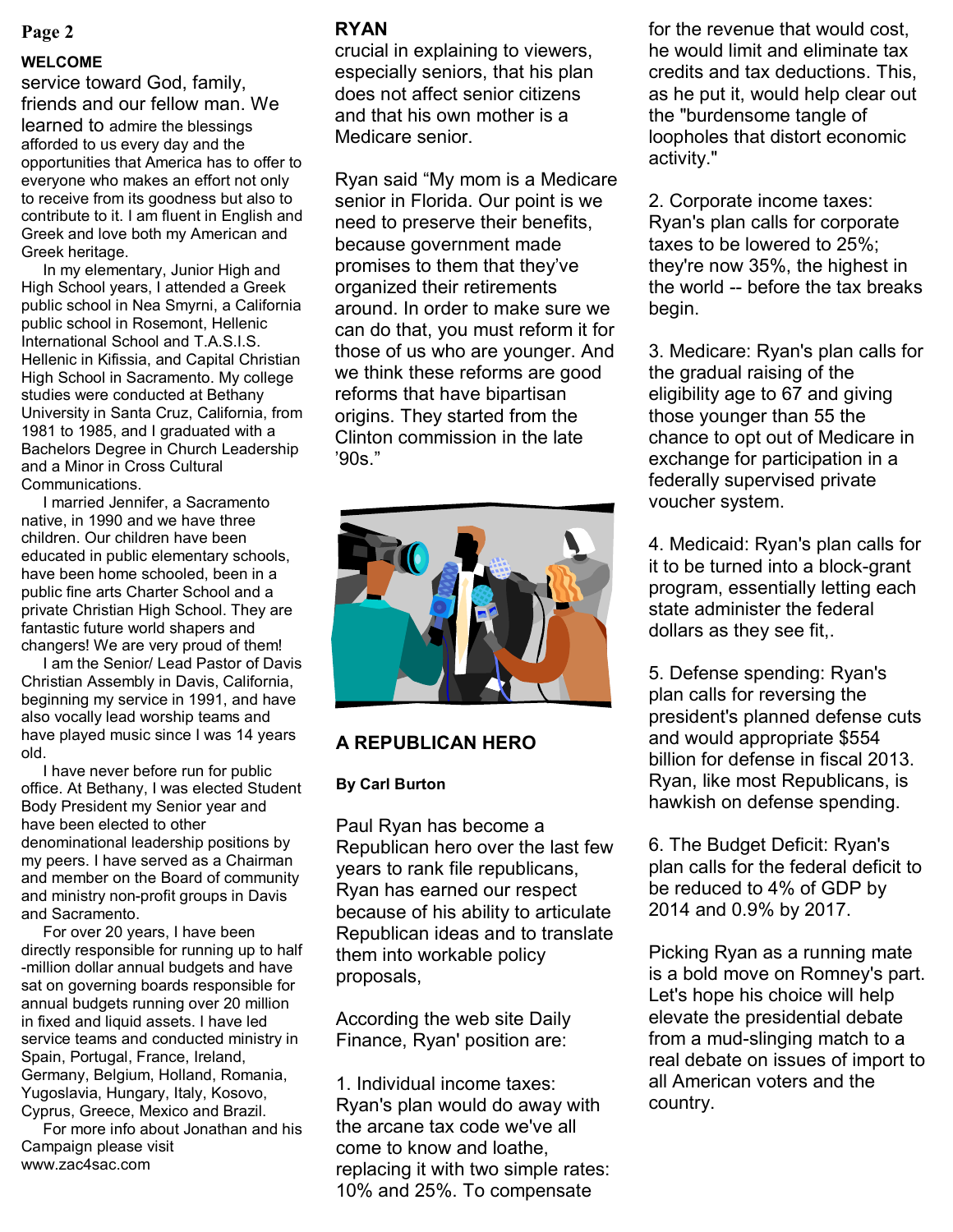# **THE CHOICE IS CLEAR**

#### **By Carl Burton**

President Obama has lost nearly every dime of the tax dollars he "invested," but he doesn't care; after all he won the election in 2008 and he has United States Senate on his side. He took our money and invested in failed companies. The owners of these companies had sent hundreds of thousands of dollars to Obama in contributions to his and Democrat campaigns while taking your money from the United States Treasury.

Then we have Mitt Romney who took money from private investers to help create jobs - and wealth for his investertors.

Romney's Bain Record: AMC Entertainment - Thriving Burger King - Thriving Burlington Coast Factory - Thriving Clear Channel Communications - Thriving Dominos Pizza - Thriving Dunkin Donuts - Thriving Guitar Center - Thriving The Sports Authority - Thriving Staples - Thriving Toys "R" Us - Thriving Warner Music Group - Thriving

Obama Invested Your Tax dollars In:

Solyndra – Bankrupt Ener1 - Bankrupt Beacon Power - Bankrupt Abound Solar - Bankrupt Amonix Solar - Bankrupt Spectra Watt - Bankrupt Eastern Energy - Bankrupt ALL THSES COMPANIES WERE OBAMA CAMPAIGN CONTRIBUTORS.

If you had given Romney \$1,000 to invest when he started Bain and left it in his hands, you would, today, be a multi-millionaire. If you gave President Obama \$1,000 when he was elected president, you would now be in debt almost \$16 trillion.

I believe the Choice is Clear. Do you want a businessman who generated billions from private investors or a President who wasted trillions of taxpayers dollars.

#### **COMEBACK TEAM - ROMNEY AND RYAN**

#### **By Carl Burton**

Standing in front of a military backdrop and shield of faith, Mitt Romney announced to the nation that Congressman Paul Ryan is his choice as his running mate for VP.

Can you imagine a debate between Paul Ryan, an intellectual leader, and Joe Biden,

# **Republicans of River City Board of Directors:**

Carl Burton, President Fred Hildebrand, Director Betty Axup, 1st Vice President Patty Hildebrand, Director Al Rogel, 2nd Vice President Lynn MacLean, Director Colleen Fitzpatrick, Secretary TBA, Membership Secretary Paul Green, Past President TBA, Treasurer Chris Angle, Director Richard Eigenheer, Director

**Page 3** Solyndra – Bankrupt **1986** the sitting Vice President, who will be unable to read from a teleprompter.

> I believe that Romney and Ryan have the courage to tell the American people the truth about the state of our nation. They will tell the truth about the problems facing the economy of the United States: no jobs and low growth rate. And on the world stage the failure of the Obama administration to stop the Iranian government from development of a nuclear bomb.

> Romney and Ryan know how government works. Romney has the skill to put people back to work and working with Ryan will get government off the backs of the people. They both know it will take a partnership with Israel to stop the Iranian bomb.

> Members of Republicans River City and other Republicans in the state of the California and the nation can be optimistic about a change for the better in Washington DC once Romney and Ryan are elected.

> But it will take our hard work to get the Romney and Ryan message out to the American voter in order for the comeback team to win. If you would like to be part of the that winning team let me know by calling me at 916- 485-5741.



Volume 2012, Issue 8 P. O. Box 1776 Carmichael, CA 95609-1776

Editor: Carl Burton Telephone 485-5741